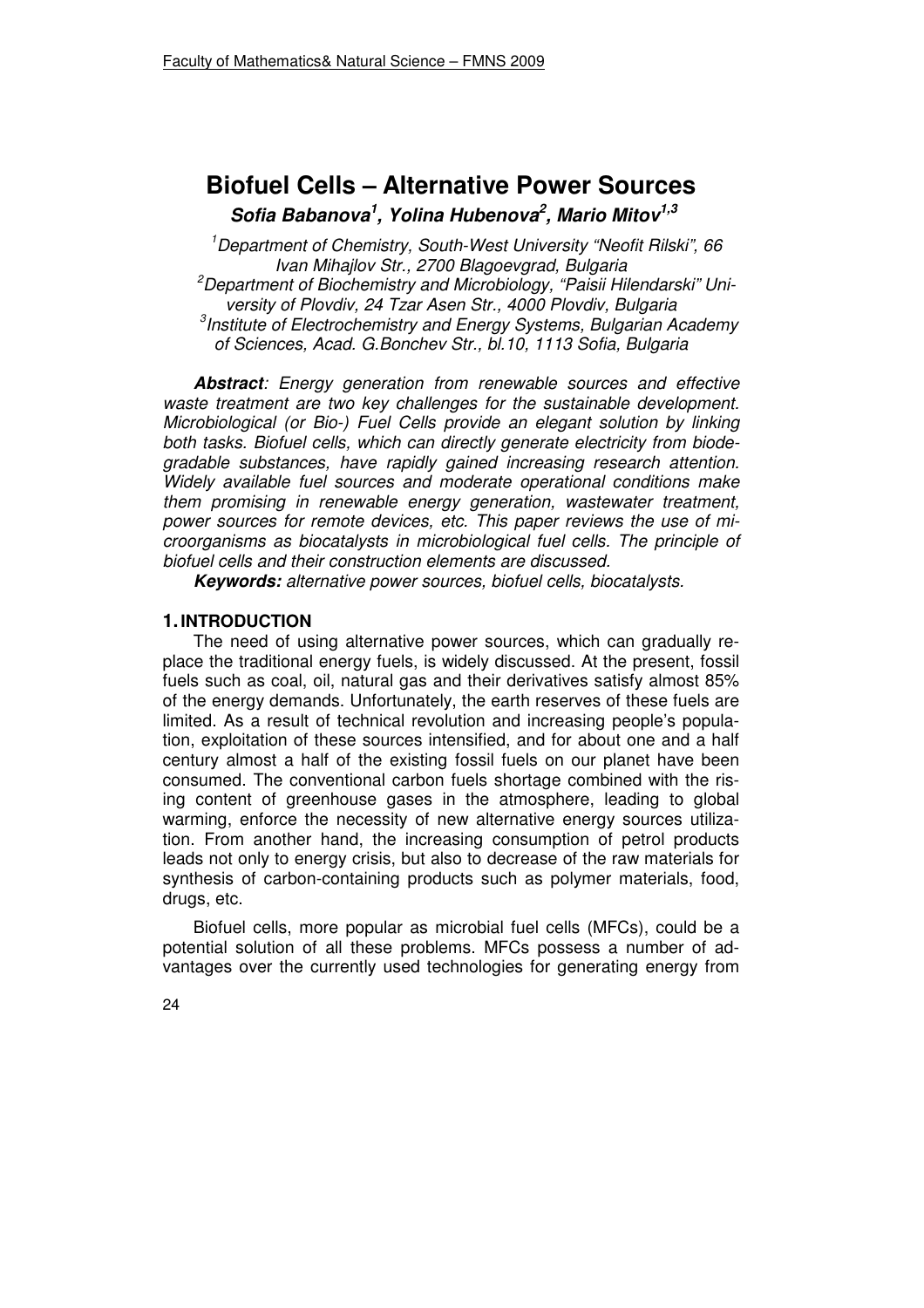organic matter [11]. The most important is that, they use substrates from renewable sources and have high conversion efficiency. The MFCs operate at ambient temperatures and do not pollute the environment. This is the reason why they have the potential for application in locations lacking electrical infrastructure. Except for getting energy, in the same time, they can be used for wastewater treatment; powering marine devices with oxidation of sea sludge; as bio-batteries; in space crafts, etc.

For the progress of this innovative technology, which is most intensively developed in the last five years, the generalization of achievements is of a big importance. In this paper, the principles and construction elements of biofuel cells are reviewed and discussed.

#### **2. MFC BASIC PRINCIPLES**

*MFCs are devices that co*nvert the chemical energy of natural available organic substrates directly into electricity by using different microorganisms as bio-microreactors [9, 11]. The most investigated bacteria for application in biofuel cells are Escherichia coli [12, 13], Geobacter sulfurreducens [7, 12, 13], Pseudomonas aeruginosa [7, 12, 13], Rhodoferax ferrireducens [12, 13], Shewanella oneidenis, Shewanella putrefaciens [12, 13], Enterobacter cloacae [9, 13], etc.

In principle, biofuel cells can be divided into three major components: anaerobic anode chamber, cathode chamber and separator (fig. 1). In the anode compartment the organic matter is oxidized through the catabolic metabolism of the microorganisms and the gained electrons are then transferred to the electrode [12]. Abundant organic substances such as carbohydrates, organic acids, methanol, etc., can be used as substrates for the oxidation process [1, 2]. The electrons that reach the anode pass through the external load circuit to the cathode, where the electron acceptor is reduced. The protons diffuse from the anode through a separator to the cathode, where with oxygen, provided by air, produce water [6]. In most cases, the resulting products are carbon dioxide (at the anode) and water (at the cathode). Other oxidizers such as hydrogen peroxide, potassium ferricyanide, etc., can also serve as final electron acceptors.

The operational characteristics of biofuel cells, as other electrochemical power sources, depend on numerous factors including anode potential, cathode potential, internal cell resistance, etc.

The anode potential controls the liberation of electrons from different stages of metabolic pathways. Changing the anode potential we could varying the amount of electrons flow, produced *in vivo* in the processes of glycolysis, fermentation or respiration, to the electrode.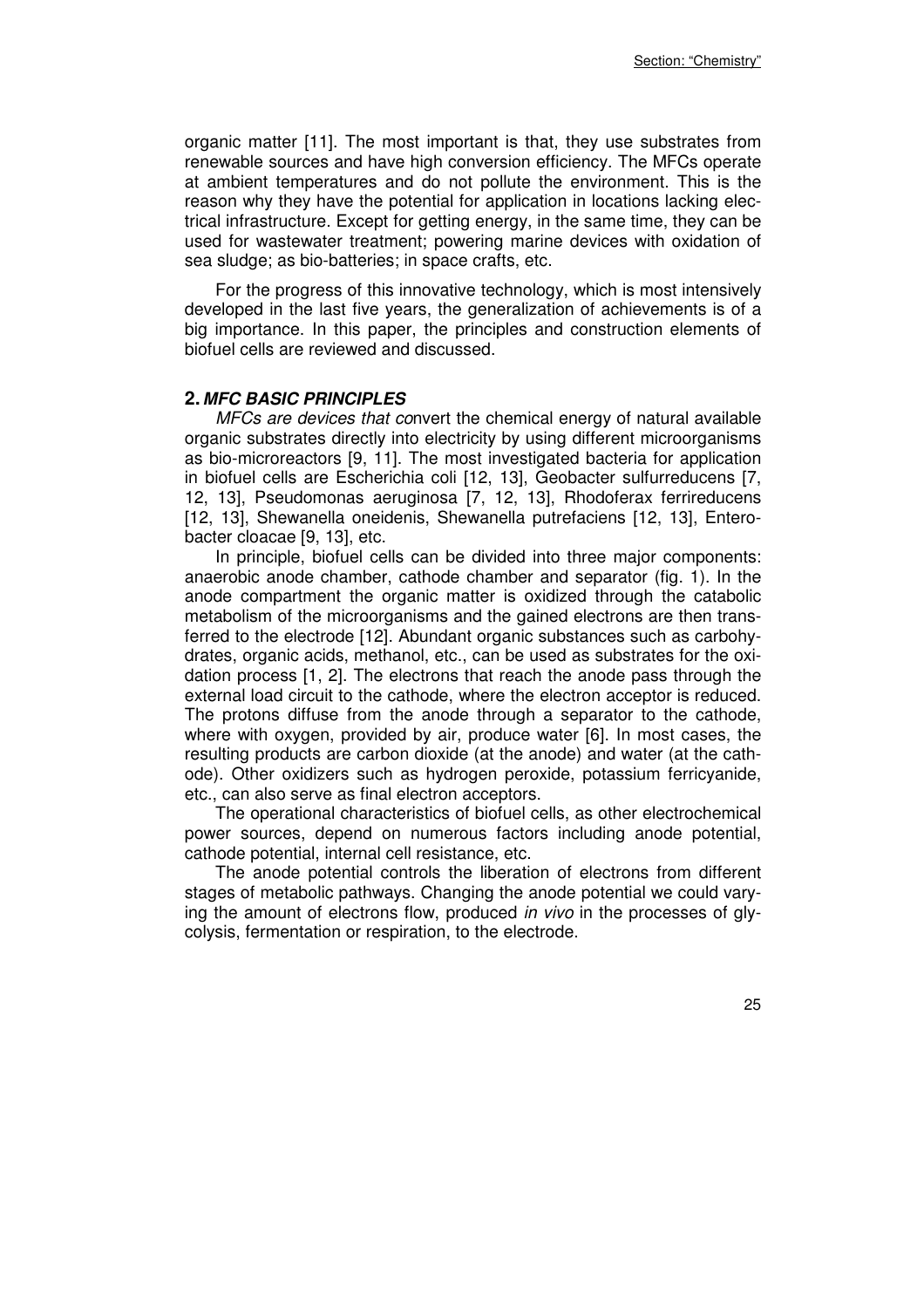

Fig. 1: The working principle of a two-chamber microbial fuel cell

The dependence of the anode potential upon material determines the type of material used. The anodic material of MFC must be conductive, biocompatible and chemically stable. The most appropriate one is the carbon. Graphite plates, rods, felt, cloth, paper, fibers are performed. The conduction characteristics of carbon electrodes are arranged in the ascending order: graphite plates and rods< carbon cloth< carbon foam< carbon felt, besides current density increase with the overall internal surface area [6]. It is supposed, that carbon felt has the best characteristics. Modifications including electrocatalysts performance such as Mn(ІV), Fе(ІІІ), Pt, tungsten carbide, polyanilins/Pt composites, covalently linked mediators [6, 12] could increase the anode quality. However, difficulties concerning the biocompatibility of the electrocatalysts, chemical and electrochemical stability and cellular non toxicity are lowering their widely utilization.

From one hand, the choice of anode material, leading to suitable anode potential will increase the electrical current. The decrease of the anode potential forces the microorganisms to give electrons via taking part of complexes with low potentials. The aim is to apply such an anode potential by which the cells grow and develop normally, i.e. to use the electrons from the terminal stages of their metabolic pathways. However, for higher current density generation the electrochemical rules require lower anode potential in comparison with the cathode one [1, 12]. From the other hand, the composition of the anolyte is from crucial meaning. The select biocatalysts and substrates necessary for microorganisms' development are of primary significance. The nutrition ingredients include sources of organic carbon, nitrogen, phosphorus, sulfur and metal ions. A lot of varying parameters such as medium components proportion, cell density, carbohydrate exhausting dur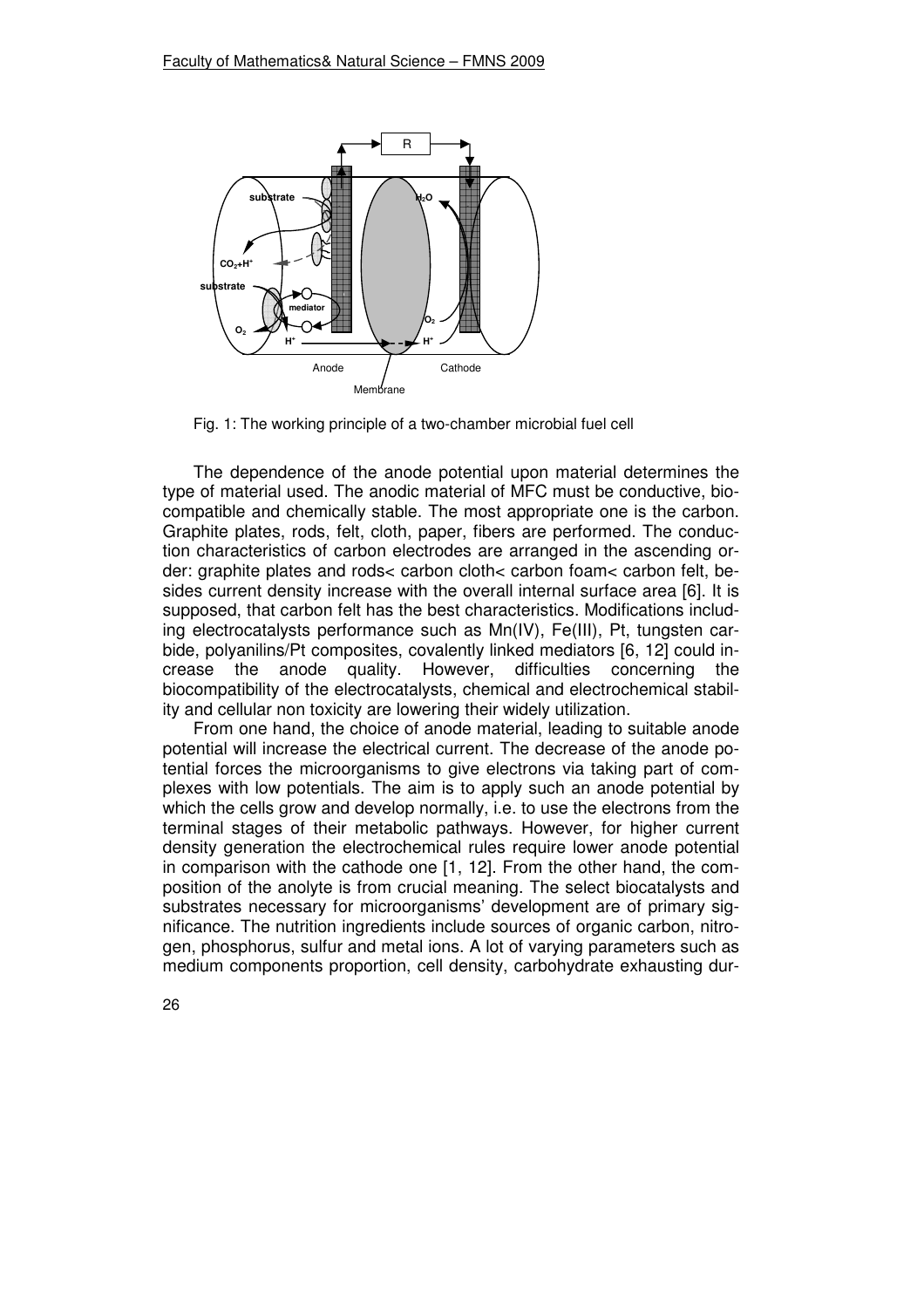ing cultivation, etc., influence the MFCs-performance. The maintaining of suitable pH, once for the growth of microorganisms, and second for increasing the solution conductivity, requires a buffer solution usage. Neutral phosphate buffer (pH 7,0) is the most appropriate and commonly used for a two-chamber MFCs.

The choice of a proper cathode is also of big importance for the performance of MFCs. In general, for obtaining good operational characteristics, the cathode should possess high positive potential, which provides a high voltage of the power source. The oxygen is the most suitable electron acceptor for biofuel cells. It has high oxidation potential, availability, low cost and gives as end product water. To increase the rate of oxygen reduction, Pt catalysts could be applied. However, the high price of the product makes it inapplicable in the non labor production. [6]. Replacing Pt catalysts, the potassium ferricyanide acts as an oxidant [2, 10] and increases the power by 1.5 to 1.8 times compared to a Pt-catalyst cathode [6]. Using permanganate as the cathodic electron acceptor, a two-chamber MFC generate 4.5 and 11.3-folds higher maximum power density than that produced by using ferricyanide and oxygen, respectively [15]. The cathode reaction kinetics can be improved once, by choosing the suitable electrolyte and second, by electrode modifications incorporating metals, surfactants, organic substances or addition of mediators [10].

The separator is the third important component in MFC. It connects and at the same time physically separates the anode and cathode compartment while allowing protons to pass through to the cathode in order to sustain an electrical current. The major requirement to the separator is to allow the passing through only of the protons arresting other substances. Examples for separators most commonly used are the proton exchange membrane such as Nafion, the cation exchange membrane such as Ultrex or a simple salt bridge [2, 5, 6, 8].

Many different configurations are possible for MFCs. A widely used and inexpensive design is a traditional two-chamber MFC. It is constructed from two separate chambers, connected with a tube containing a separator or a salt bridge. The improved construction today leads to distribution of the single-chamber MFC with air-cathode. In this case the cathode is placed in direct contact with air, either in the presence or absence of membrane, so that the anode and the cathode are in the same compartment.

Other types of biofuel cells are those using enzymatic electrodes, the so-called enzymatic microbial fuel cells [4, 11]. The redox enzymes from the main metabolic pathways - oxidases, dehydrogenases, etc., can be isolated and purified from living cells and immobilized on the electrode surface. In such a manner the enzymes serve as biocatalysts rather than whole microbial cells.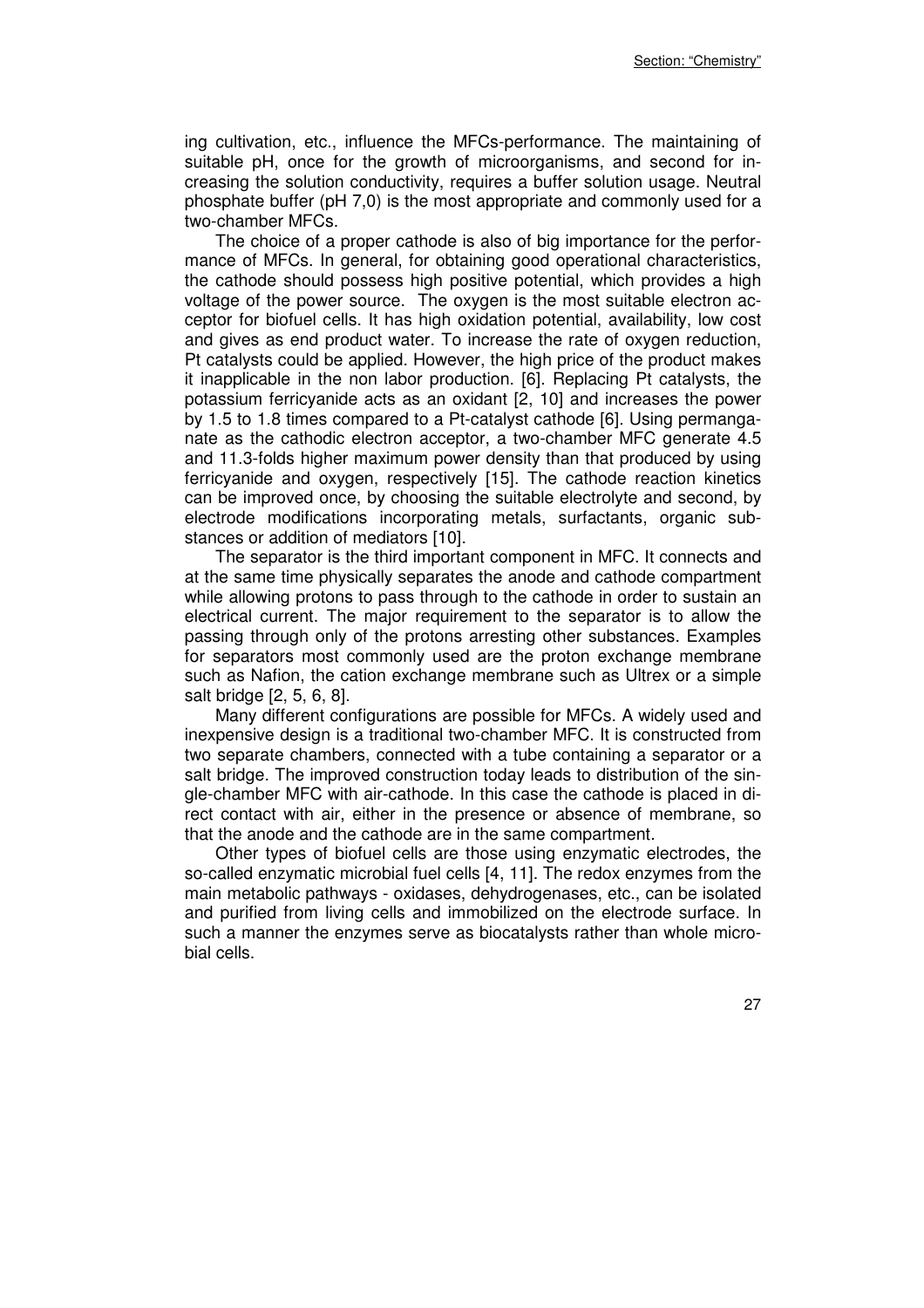Independently on the MFC type, the improvement of the electron transport efficiency takes an important part of investigations in the field. Three mechanisms of electron transfer from living cells to the anode are possible [6, 12]: by artificial exogenous mediators; by using natural mediators produced by bacteria; direct electron transfer - by bacterial nanowires or respiratory enzymes. The oxidized and the reduced forms of the mediator should easy penetrate the cell membrane, should possess potential positive enough to pro-vide fast electron transfer and of course be non toxic [6, 12]. The most common used organic compounds as electron transport mediators are: thionine, methylene blue, neutral red, viologen, etc. [3, 4, 14]. Their concentration should not cause bacteria poisoning and apoptosis.

The examinations of natural mediators are in progress. Microorganisms such as Shewanella putrefaciens, Geobacter sulfurreducens, Geobacter metallireducens and Rhodoferax ferrireducens have active redox enzymes in their outer membrane, which can transfer electrons directly to the anode and because of that they do not require the use of exogenous mediators. These preferable biofuel cells are called mediatorless MFCs.

### **3. PERSPECTIVES FOR MFC APPLICATION**

In principle, the current and power density output of MFCs is much lower than those of chemical fuel cells such as hydrogen-powered ones, so it is unrealistic to expect that they will have a large input in the future energy budget. However, the extremely increasing R&D in this field is indicative for its perspectives.

MFCs can potentially be used for different applications. The most realistic of them are as power sources for implantable devices within humans and as power supplies for use in remote areas. For large-scale applications such as wastewater treatment and remediation, development of inexpensive large surface area electrodes that resist fouling is needed.

A lot of further R&D, concerning improvement of current and power density output, cell design, long-life operation, etc., is required for the real commercial application of this innovative technology.

**Acknowledgements:** The authors would like to thank the National Science Fund of the Ministry of Education and Science of Bulgaria for the financial support through contract D002-163/2008.

# **4. REFERENCES**

[1] Aelterman, P., Freguia, S., Keller, J., Verstraete, W. and Rabaey, K. (2008) The anode potential regulates bacterial activity in microbial fuel cells, *Applied Microbiology and Biotechnology*, 78, 409-418.